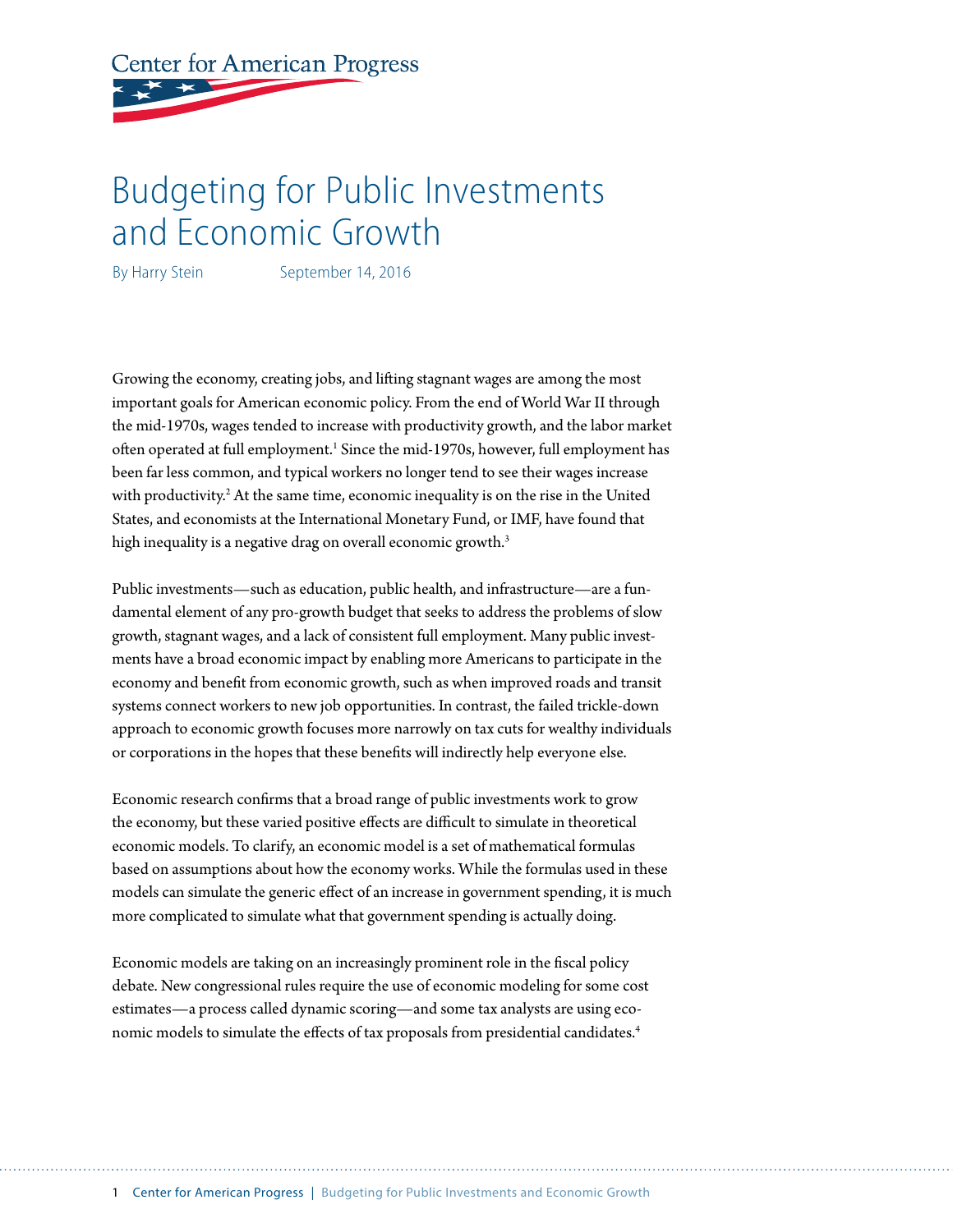The first step toward building a more pro-growth budget is understanding how federal programs actually affect the economy. The ultimate goal is to invest in sectors that promote shared prosperity. In 2015, the Center for American Progress proposed a comprehensive budget plan that substantially increases public investment.<sup>5</sup> Unlike that budget plan, however, this issue brief is more narrowly focused on the first step—understanding the economic impact of government programs.

Organizations inside and outside the government are producing economic estimates that policymakers, reporters, advocates, and the public are using to understand and influence the budget debate. For both the producers and consumers of that fiscal analysis, this brief makes four recommendations to better utilize the economic research regarding public investments:

- 1. **Broaden the conception of public investment.** In addition to the infrastructure, education, and research programs that are traditionally considered investments, new research is showing how other areas of the federal budget—including many safety net and regulatory programs—also can grow the economy.
- 2. **Consider different scenarios for aggregate demand.** Many economic models assume that demand shortfalls never happen in the long run, which minimizes growth effects from policies that stabilize demand. A more realistic approach would be to consider a variety of possible scenarios for changes in demand.
- 3. **Examine how changes in revenue levels affect public investment.** Economic analysis of tax policy should consider how changes in revenue levels affect public investments and other spending programs. Taxes exist to fund these programs, and analyzing tax policy without looking at the overall fiscal picture produces an incomplete result.
- 4. **Reject dynamic scoring.** The first three recommendations would improve fiscal analysis, but they also demonstrate the inherent limitations of economic models. No set of mathematical formulas will ever provide a full picture of how the economy actually works, and dynamic scoring requires conclusions that are beyond the scope of any conceivable economic model. Budget scorekeeping is supposed to be a neutral way to compare the fiscal impacts of different proposals. Dynamic scoring inappropriately biases this process against programs that are hard to simulate in economic models, such as public investments.

These recommendations would broaden the scope of economic analysis, which should involve a wide range of economic research and models to consider the many different ways that public policy might affect the economy. Some types of research can be readily assimilated in a mathematical model, but other research might produce conclusions that do not lend themselves to modeling. Thorough economic analysis requires more than just a result from a model.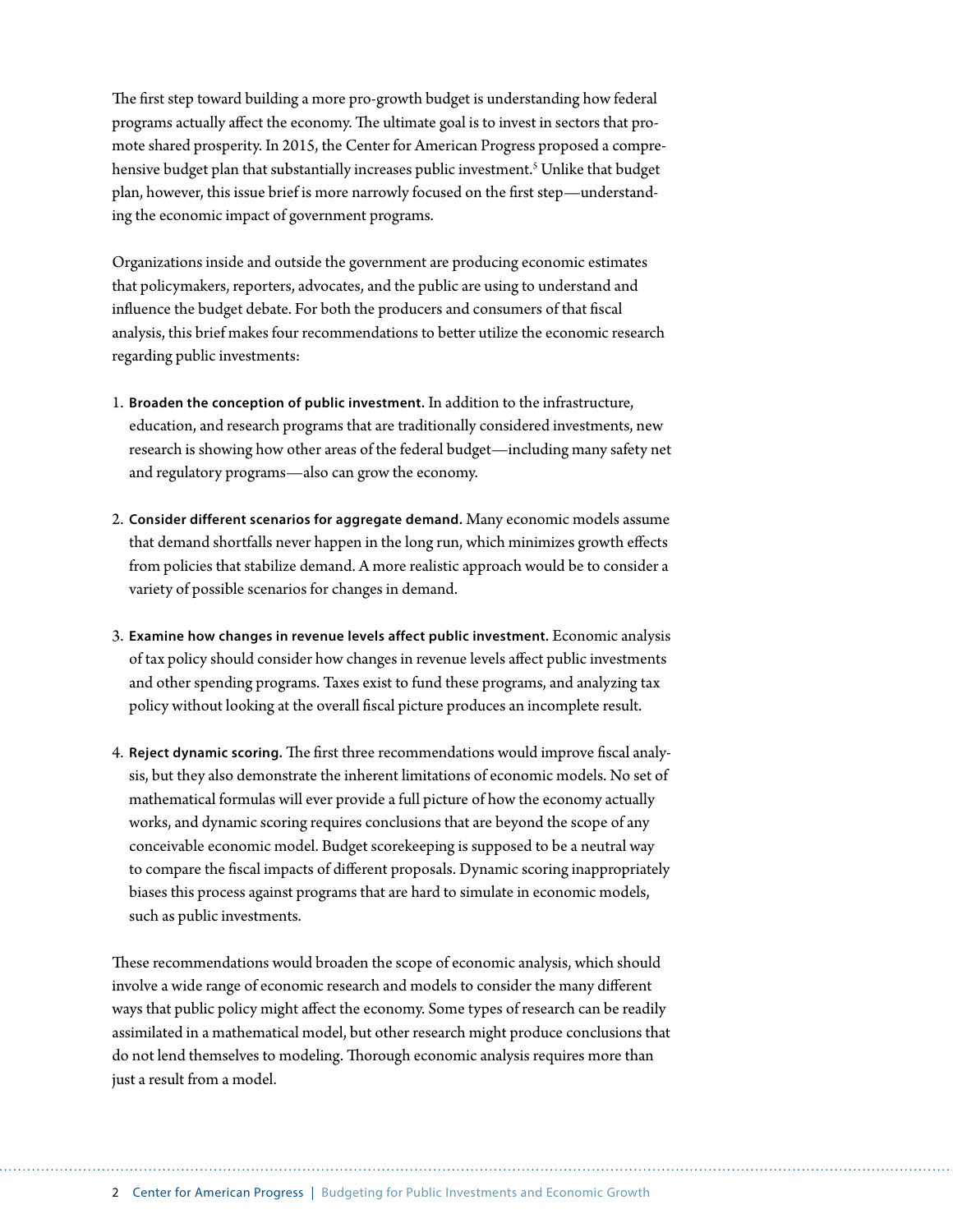Dynamic scoring broadens the scope of budget scorekeeping to incorporate macroeconomic analysis, but budget scorekeeping can only accommodate a narrow form of economic analysis. Mathematical economic models are the only source for precise numerical results that can be added to cost estimates for legislation. Building these models requires making assumptions to artificially resolve or set aside issues where the economics literature lacks a quantifiable consensus. Narrowing macroeconomic analysis in order to fit it into the budget scorekeeping process results in a distorted economic framework that produces misleading conclusions about the fiscal and economic impacts of public policy.

This brief explains the economic basis for each of these recommendations, but one does not need to be an economic analyst to apply these recommendations. Political debates about taxes and spending are filled with economic claims about the costs and benefits of various policies, and anyone can use the questions raised in this brief to evaluate the quality and reliability of those claims.

Altogether, the recommendations in this brief show how public investments can build a stronger and more inclusive economy. Below is a look at each recommendation in greater detail.

#### Broaden the conception of public investment

Budget analysts traditionally consider infrastructure, education, and research to be public investments that promote long-term growth, in contrast to other government programs that support current consumption.<sup>6</sup> One advantage of the traditional definition of public investment is that the federal government has collected data using this definition dating back to 1940, which enables consistent comparisons across time periods.<sup>7</sup> The Office of Management and Budget, or OMB, however, notes, "The distinction between investment spending and current outlays is a matter of judgment."8

It is certainly true that infrastructure, education, and research are vital investments for economic growth, but the economic data make clear that the range of pro-growth public investments extends well beyond these three sectors. Economic analysis of the federal budget should incorporate these data to model the effects of government programs more accurately. The traditional definition of public investment is an important tool for understanding the federal budget, but it does not provide the full picture of how the federal budget can invest in the economy.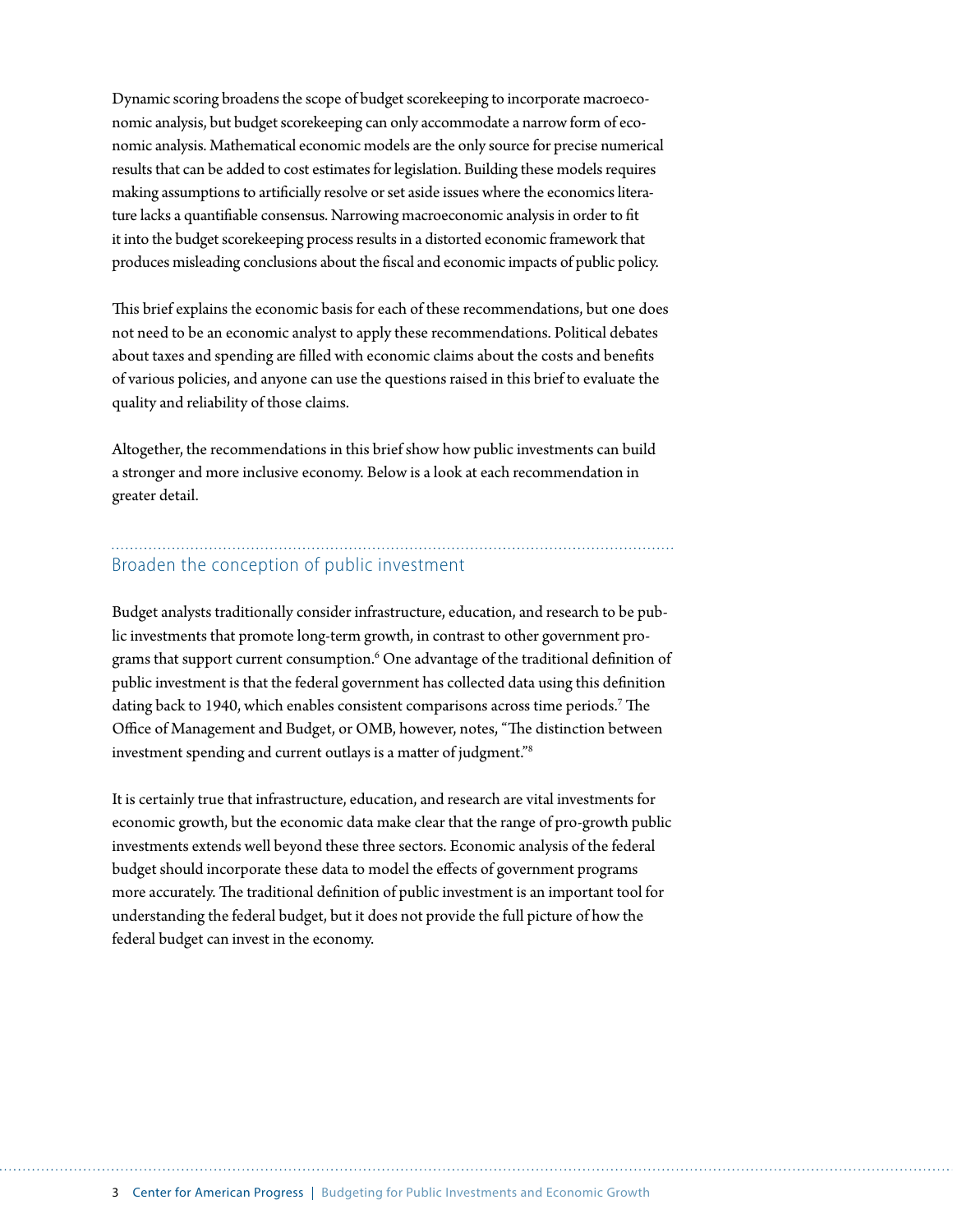### **The economic importance of infrastructure, education, and research**

The legislative branch's Congressional Budget Office, or CBO, and the executive branch's Office of Management and Budget both conclude that infrastructure, education, and research programs are public investments that can grow the economy over the long term.<sup>9</sup>

Infrastructure programs that build the nation's physical capital—such as transportation and water projects—are a textbook example of public investment. A 2014 study by the International Monetary Fund finds that "an increase in public infrastructure investment affects output both in the short term, by boosting aggregate demand … and in the long term, by expanding the productive capacity of the economy with a higher infrastructure stock."<sup>10</sup> In the case of transportation, this could mean that workers are connected to new job opportunities through infrastructure investments that make an unmanageable commute manageable. In contrast, underinvesting in infrastructure imposes high costs on the economy in terms of lost time and increased expenses.<sup>11</sup>

While infrastructure investment focuses on the physical capital that the economy needs to function effectively, investments in education and scientific research focus on human capital and innovation. A recent study by the Washington Center for Equitable Growth found that investing in universal prekindergarten would deliver \$8.90 in benefits to society for every \$1 spent by increasing employment and education for parents, strengthening long-term economic prospects for children, improving public health, and reducing crime.<sup>12</sup> Boosting high school graduation rates and investing in higher education increase future earnings of students, which also reduces the likelihood that they will need public assistance in the future.<sup>13</sup>

Public investment plays a critical role in driving research and development, which is a key factor for long-term economic growth. An analysis of historical economic data found that technological development accounted for more than 50 percent of post-World War II economic growth in the United States and many other large industrialized nations.<sup>14</sup> Cutting-edge industry leaders such as Google got their start with the help of federal research programs.<sup>15</sup> In fact, many of the most significant innovations in recent years have been supported in part by the federal government.<sup>16</sup>

A recent CAP issue brief presents state-of-the-art economic research showing that many government programs not traditionally considered public investments boost long-term productivity by making children healthier.17 These include Medicaid, the Supplemental Nutrition Assistance Program, or SNAP—formerly known as food stamps—and various programs administered by the U.S. Environmental Protection Agency.<sup>18</sup> These healthier children grow up to be more productive adults. Tax records reveal that children who became newly eligible for Medicaid due to expansions in the 1980s and 1990s were more likely to attend college than similar children who were not affected by these Medicaid expansions; these records also link childhood Medicaid eligibility to higher incomes in adulthood among women.<sup>19</sup> Similarly, economic data collected since the passage of the Clean Air Act of 1970 and the establishment of the food stamp program in the 1960s and 1970s confirm that both public policies boosted long-run economic outcomes by improving childhood health.<sup>20</sup>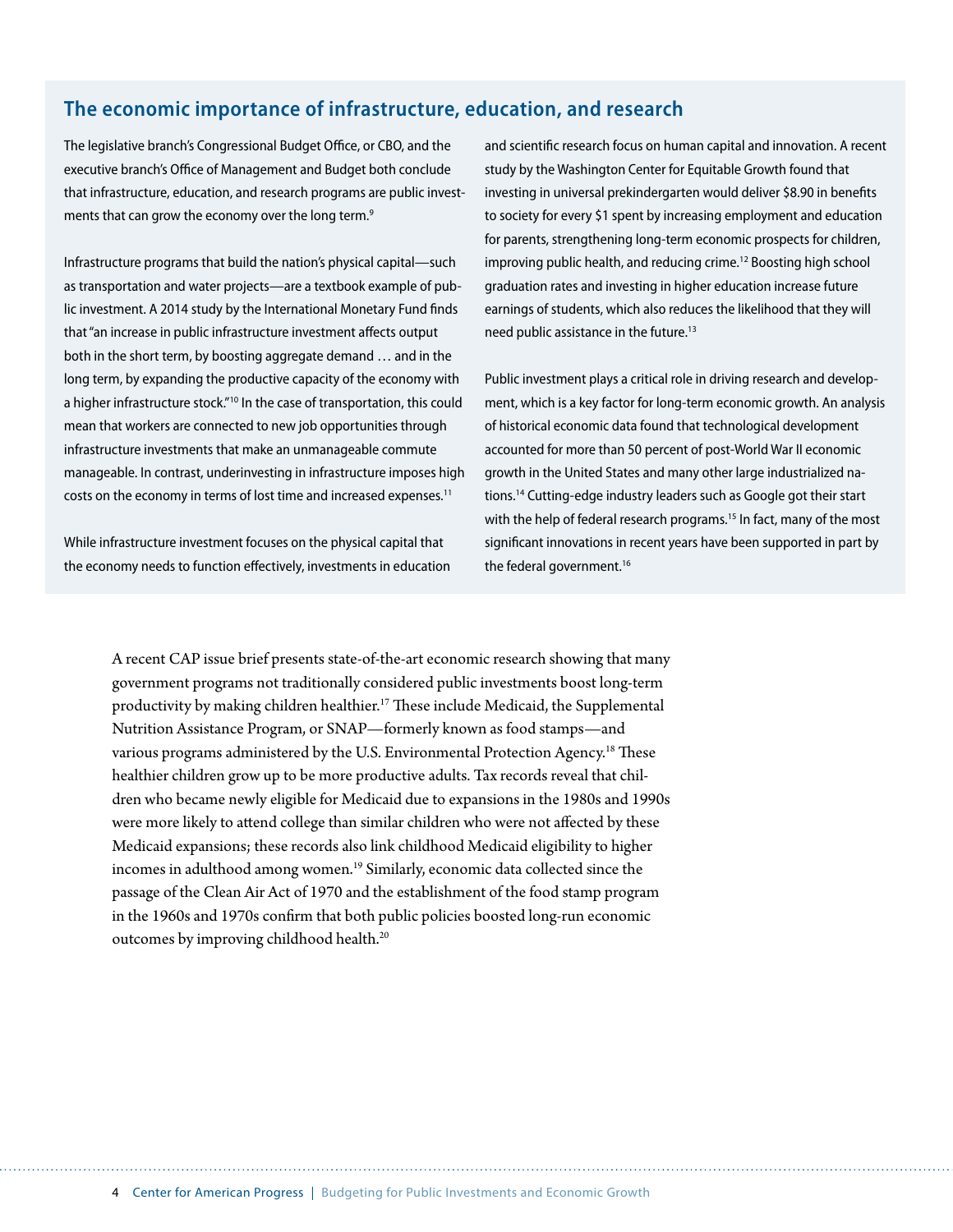

Safety net programs pay dividends over the long term by enabling more people to fully participate in the economy as producers and consumers. The Earned Income Tax Credit, for example, provides cash directly to working families and is associated with positive health outcomes, higher test scores, and increased earnings in adulthood for children in families that receive the credit.<sup>21</sup> A strong safety net helps workers overcome the inherent riskiness of changing jobs and moving into fields with higher wages. A 2016 study of state Medicaid rules used employment data to show that workers in states with generous Medicaid programs were more likely to transition to new jobs and move into fields with higher wages, while changes that reduced Medicaid eligibility made workers less likely to switch jobs and more likely to concentrate in lower-wage sectors.<sup>22</sup>

More broadly, the Organisation for Economic Co-operation and Development, or OECD, found that an increase in "the gap between low income households and the rest of the population" tends to reduce economic growth in industrialized nations.23 Safety net programs are designed to shrink this gap, and the OECD concludes that "policies to reduce income inequalities should not only be pursued to improve social outcomes but also to sustain long-term growth."24

Efficient and effective regulatory enforcement also strengthens the economy by maintaining confidence, competition, and stability. A cross-country economic study concluded that antitrust rules increase economic growth, which is consistent with standard economic theory that monopolies reduce competition and make markets less efficient.<sup>25</sup> The economic consequences of regulatory failures are most dramatically illustrated by the 2008 financial crisis that brought about the Great Recession. As with earlier financial crises around the world, the 2008 crisis was associated with a decline in financial supervision.<sup>26</sup>

Economic analysis that considers defunding a regulatory agency only as a generic spending cut will not capture the most relevant risks. This is particularly relevant for financial supervision, since Congress is squeezing budgets at financial regulatory agencies.<sup>27</sup> Ben Bernanke, a former chairman of the Board of Governors of the Federal Reserve System,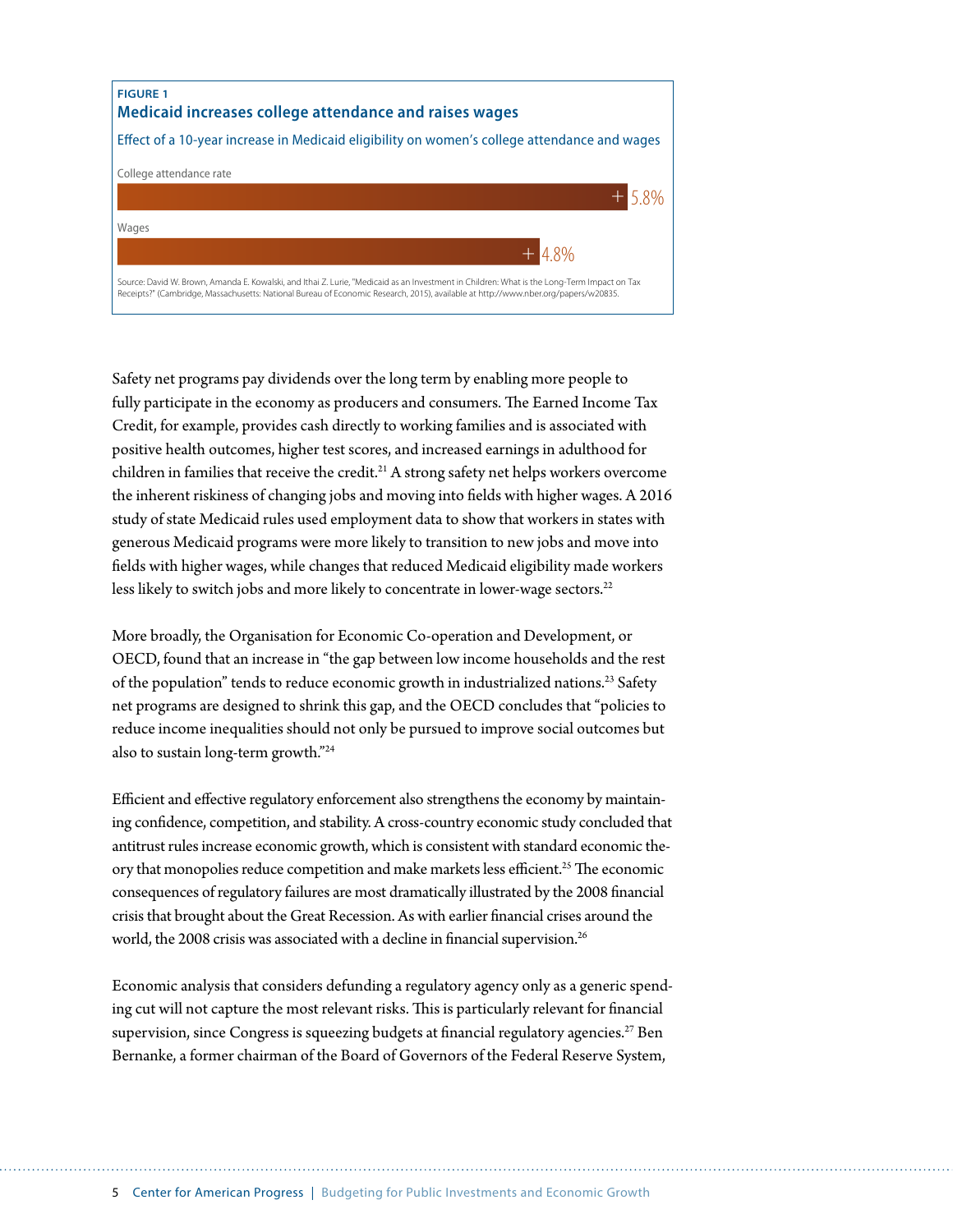concluded that the regulatory failures contributing to the 2008 financial crisis were not only the result of ineffective laws but also the failure of financial regulators to use the legal authorities they did have in the years leading up to the crisis.<sup>28</sup> The nation now has more effective laws, but regulators need the resources to enforce those laws in order to reap their full benefit as an economic safeguard.

The assumptions used for economic analysis are particularly important for the CBO. This independent and nonpartisan agency provides budget data and projections, economic analysis, and cost estimates to Congress. The CBO's economic analysis has become increasingly significant since 2015, when Congress began requiring the agency to include this analysis in official cost estimates for some types of legislation a process called dynamic scoring.29

In a June 2016 report, the CBO calculates an average rate of return on total federal investment, but this definition of investment is limited to infrastructure, education, and research. In the CBO's view, public-sector investments tend to be three-fourths as productive as private-sector investments.30 The CBO also estimates that state and local governments reduce their own public investments by 33 cents for every \$1 of additional federal investment—meaning that the ultimate increase in total public investment is two-thirds as large as the increase in federal investment. As a result, the CBO concludes that federal investments in infrastructure, education, and research deliver an average return that equals half of the average return on private investments, which is the result of multiplying three-fourths by two-thirds.<sup>31</sup>

No single rate of return for public investments is going to provide much useful information for policymakers to evaluate the very different programs lumped into that single estimate. The CBO makes this abundantly clear, stating in its report on federal investment that the findings "should not be used to directly infer the effects of particular investment proposals."32

The CBO's calculations on public investment and economic growth are based primarily on data from physical infrastructure investment—the sector that economists study most. The CBO notes that other sectors might also have investment benefits—such as public health—but that these links are "much less clear in the empirical literature."33 But it is important to remember that having limited data on other sectors in no way suggests that programs within those sectors are not effective public investments. What's more, new research suggests that environment, health care, nutrition, safety net, and regulatory enforcement programs can deliver significant economic returns, and the CBO says that it "continues to investigate the issue."34

A pro-growth budget should broaden the conception of public investment to improve long-term outcomes from federal programs. And if an economic model does not have the capacity to simulate some of these effects, acknowledging those limitations is critical to understanding what the model can and cannot conclude about the federal budget and the economy.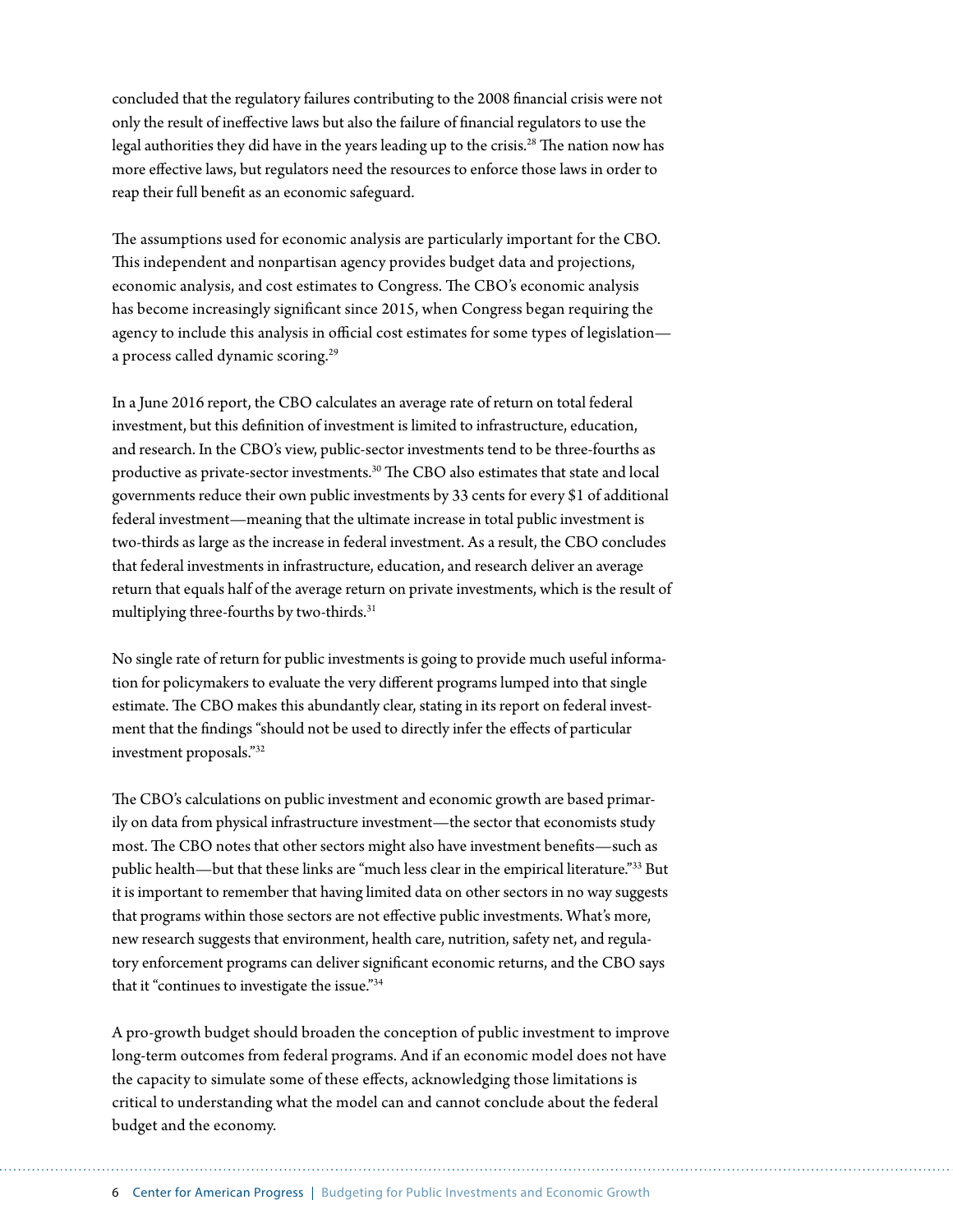### Consider different scenarios for aggregate demand

The first recommendation in this brief focuses on the supply side of the economy: how public investments can increase factors such as physical capital, human capital, and technology that determine how much the United States can produce. On the demand side, government programs can invest in the economy and promote growth by reducing shortfalls where productive resources—such as workers or factories—are left idle because of a lack of consumers to purchase their goods and services.

These demand effects are particularly significant for government programs that act as automatic fiscal stabilizers. These programs manage aggregate demand by either spending more or taxing less when the economy is struggling, which helps companies stay in business by enabling consumers to afford their products.

When legislation is proposed to modify automatic stabilizers, economic analysis should consider how the proposal's impact on demand would affect the economy over the long term. While economists cannot predict future recessions, their models could employ sensitivity analysis to simulate different paths for aggregate demand, including hypothetical scenarios with future recessions.

The alternative approach—assuming that demand will always match supply in the long term—means assuming away any possible long-term economic benefits from automatic stabilizers. When the economy is running below its full potential due to low demand, the CBO states that policies to increase demand are particularly effective to grow the economy.35 When demand matches supply, however, demand-boosting policies may drag down long-term economic growth if they increase the national debt.<sup>36</sup>

Safety net programs such as unemployment insurance, nutrition assistance, and Medicaid are particularly effective automatic stabilizers, since these programs are designed to provide the most benefit in times of severe economic distress, when people are most in need.37 In the case of nutrition assistance, for example, a study by Moody's Economy.com estimated that every \$1 spent on the Supplemental Nutrition Assistance Program during the Great Recession boosted gross domestic product by \$1.73.<sup>38</sup>

A 2014 paper by economists Teresa Ghilarducci and Joelle Saad-Lessler finds that many of the largest federal programs—including Social Security and Medicare—act as automatic stabilizers by "injecting more net household spending in recessions and dampening spending in expansions."39 Social Security and Medicare support aggregate demand because they are large programs that do not lose value or pay less benefits during a recession—unlike private retirement accounts, which might shrink in a market downturn.<sup>40</sup>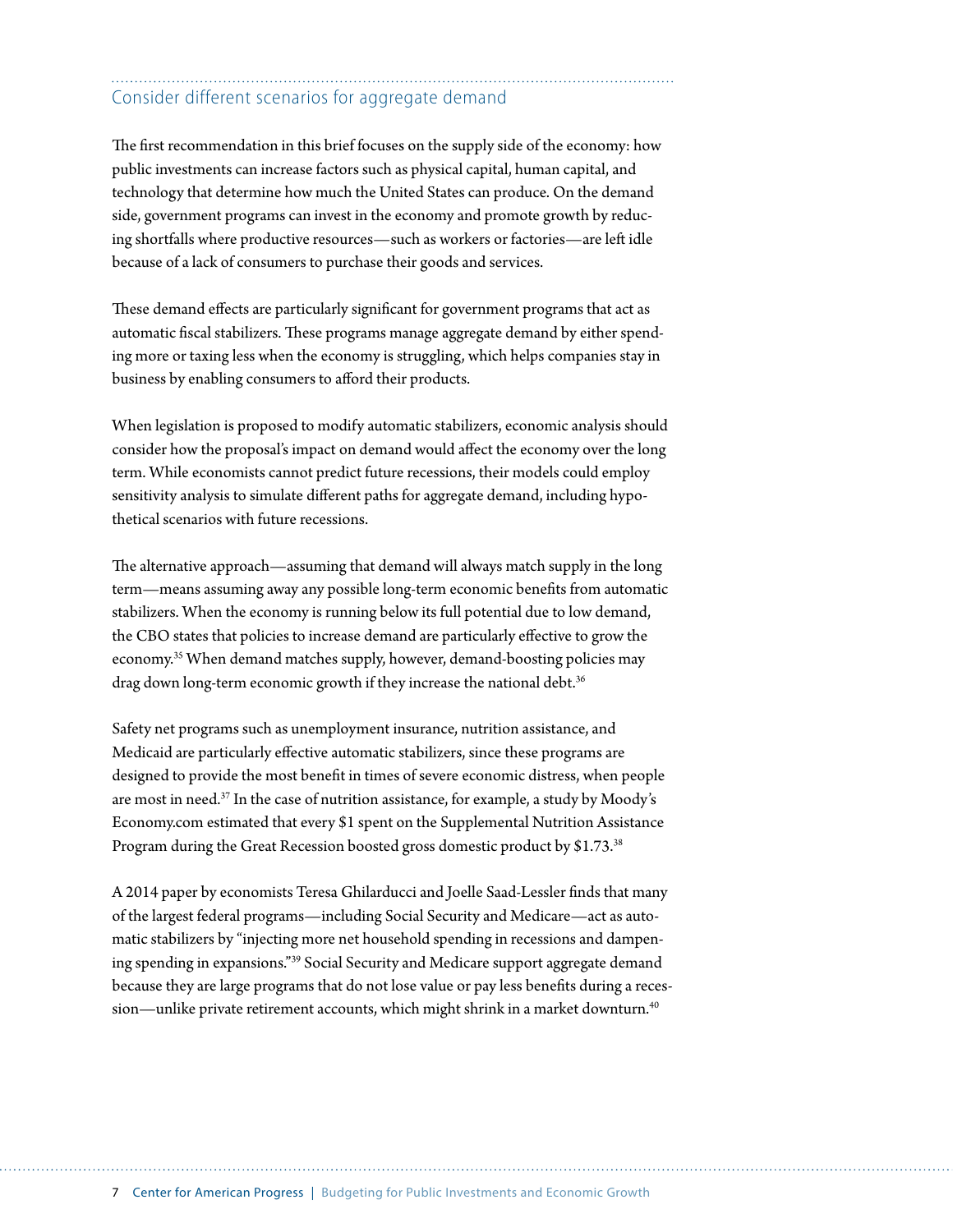According to the CBO, the tax system is the federal government's largest automatic fiscal stabilizer.<sup>41</sup> Income tax collections rise and fall with changes in income, which is why the tax system raised so much less revenue during the Great Recession.<sup>42</sup> This reduction in tax collections means that households have more disposable income to spend in the economy than they would under a tax system that always collects a fixed level of revenue. This effect is magnified by the progressive rate structure of the individual income tax, since households fall into lower tax brackets as their income declines, which means that they pay taxes at a lower rate.<sup>43</sup>

Currently, the American economy is still experiencing a demand shortfall.<sup>44</sup> In the long term, however, many economic models—including the model that the CBO uses assume that demand will eventually rise to match the supply of goods and services that the economy could produce if it were operating at its maximum sustainable potential.<sup>45</sup> Automatic stabilizers have a minimal impact in long-term CBO projections since the CBO assumes the economy will always remain near its full potential, which means that the CBO's economic analysis of legislation to change automatic stabilizers may fail to consider how such policies will affect the economy in future recessions.<sup>46</sup>

Recent research by economists Lawrence Summers, Brad DeLong, and others suggests that chronic demand shortfalls may become more frequent.<sup>47</sup> Various economic shifts are causing increases in savings, but a lack of productive investments to make use of those savings leads to financial bubbles and a lack of adequate demand to sustain strong economic growth.48 Increasing economic demand would create more opportunities for productive investments—more demand means more customers—and Summers' research strongly advocates for increasing public investment to boost demand and grow the economy.<sup>49</sup>

In addition to the cyclical changes in demand that accompany recessions, economic models also should consider the possibility that potential supply could fall over time to match a persistently low level of demand. This is one aspect of secular stagnation, and it could be a long-term structural problem for the economy.<sup>50</sup> Estimates of potential supply have indeed fallen significantly in recent years, and the CBO consistently attributes some of these downward revisions to factors that are consistent with secular stagnation, as described in the CBO's 2016 budget and economic outlook:<sup>51</sup>

*Potential labor hours will be lower because persistently weak demand for workers since the recession has led some people to weaken their attachment to the labor force permanently. For example, some people who left the labor force after experiencing long-term unemployment are not expected to return to full-time, stable employment over the next decade.*

While the CBO recognizes the role of persistent demand shortfalls in its downward revisions of potential output, its economic model does not account for the possible effects of a continued secular stagnation. Economic models that assume demand will rise to match potential supply cannot evaluate how changes to fiscal policy will affect an economy in secular stagnation because this assumption implicitly rejects the secular stagnation hypothesis.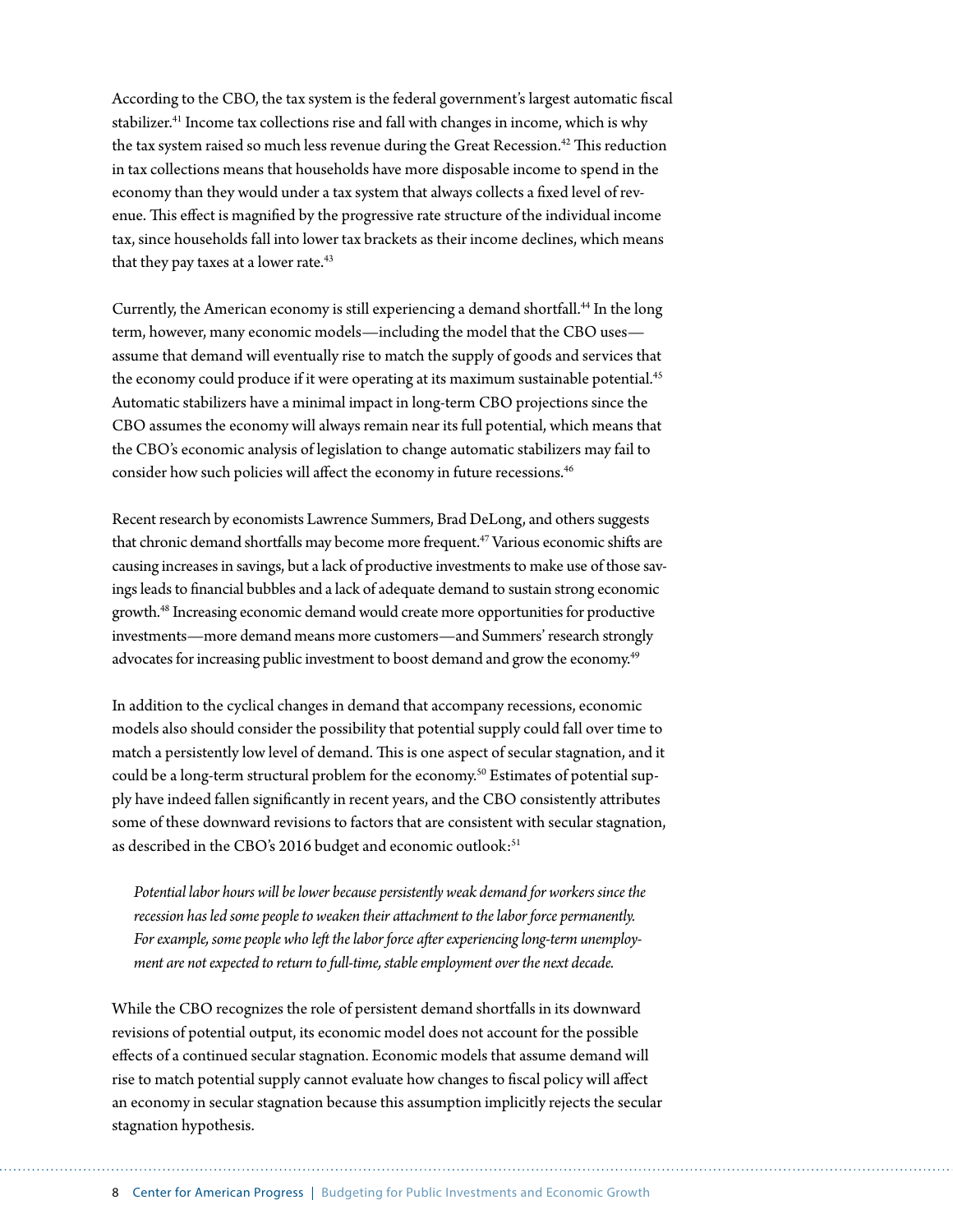## Examine how changes in revenue levels affect public investment

Taxes are a part of the overall fiscal system, and tax policy should be considered within this larger context. If a proposed tax policy increases deficits, economic models should measure the economic impact of both taxes and deficits. If a budget plan uses unspecified spending cuts to pay for tax cuts—requiring analysts to make assumptions about which programs are cut—the economic model should also include effects from reduced levels of public investment. Economic analysis of tax policy should consider how changes in taxes and spending will affect aggregate demand in a range of possible scenarios, especially since the federal tax system is a major automatic stabilizer.

Economic analysis of tax policy is subject to considerable uncertainty. While some models assume that tax cuts spur economic growth by encouraging more work or investment, analysis of the economic record calls this assumption into question. Looking at the data on the American economy since World War II, there is not a positive relationship between top income tax rates—including top tax rates for investment income—and economic growth.52



A report by the Congressional Research Service, or CRS—an independent and nonpartisan agency within the Library of Congress—found that "the reduction in the top tax rates have had little association with saving, investment, or productivity growth."53 The report was supported by the heads of the CRS economic team but withdrawn after protests by Senate Republican leaders.<sup>54</sup> Other studies that examined large tax cuts enacted under Presidents Ronald Reagan and George W. Bush also found that tax cuts failed to stimulate growth or investment.<sup>55</sup>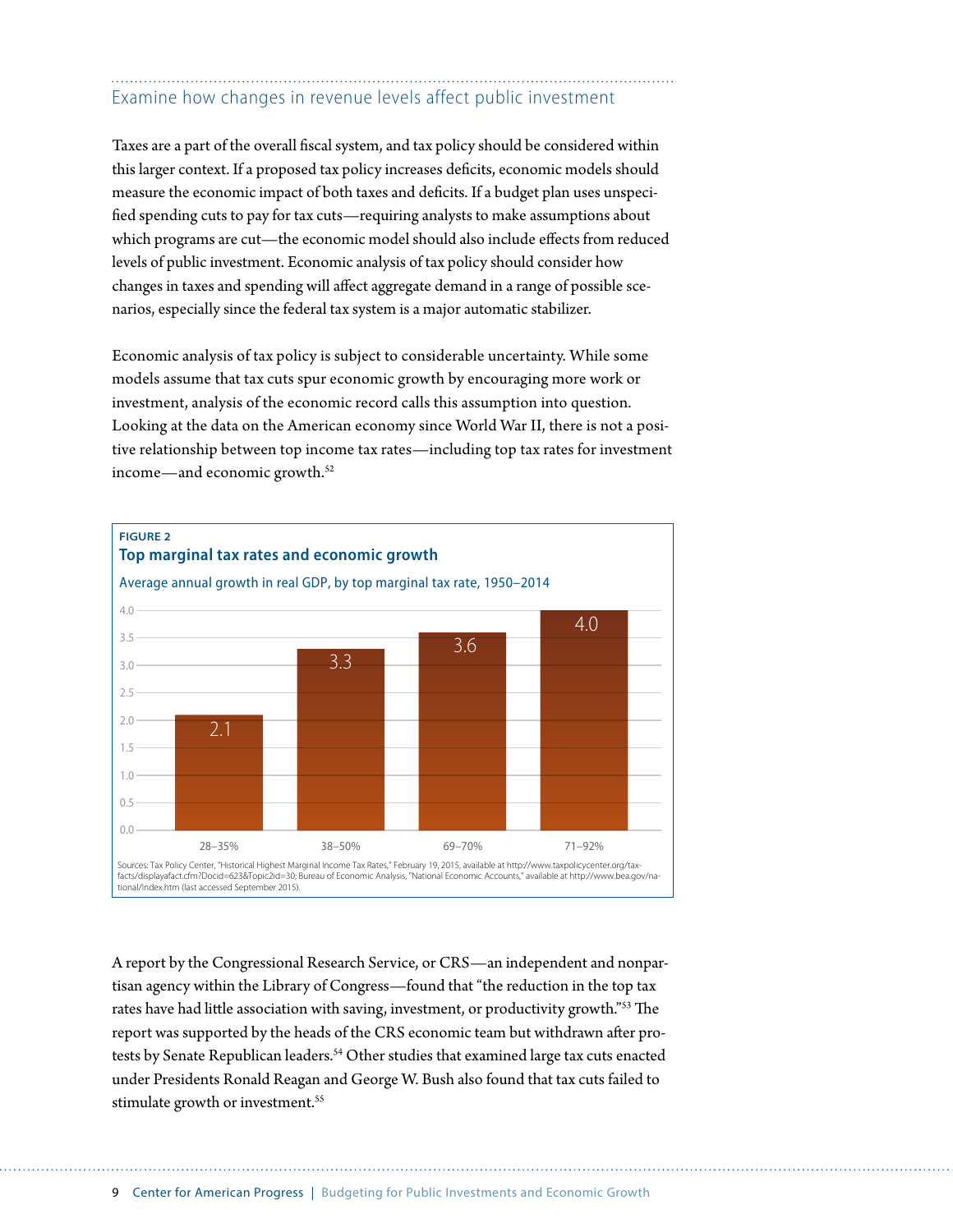Adding further complication to tax analysis, changes in federal revenues have to correspond to changes in spending levels, changes in deficits, or some combination of the two. Economic analysis of tax policy should not take place in a vacuum that does not consider how revenues affect spending and deficits.

Recent analysis by the Tax Foundation, for example, illustrates the pitfalls of modeling taxes in isolation. The Tax Foundation explains, "Our model is essentially built around the assumption that the tax system proposed is sustainable and permanent."56 The Tax Foundation recently acknowledged that this assumption creates problems for its conclusions about some recent tax proposals, but the underlying flaw is far broader in scope.<sup>57</sup> Although the United States is not facing a looming debt crisis, the federal government's current fiscal path is not sustainable over the long term, so the assumption at the core of the Tax Foundation's model does not even describe the status quo.<sup>58</sup>

The economic story changes when tax policies are not analyzed in a vacuum. A review of the evidence by economists William Gale and Andrew Samwick, for example, concludes, "Long-persisting tax cuts financed by higher deficits are likely to reduce, not increase, national income in the long term."59 The effect of revenue changes that correspond with spending changes is not as clear. Gale and Samwick cite simulations showing positive growth effects from tax cuts that are financed by spending cuts, but note that their analysis assumes that none of the spending cuts affect public investment.<sup>60</sup>

Given the broad range of public investments in the federal budget, it is not realistic to assume that large tax cuts financed by spending cuts will have no effect on public investments. Even looking only at the sectors traditionally considered to be public investment, the CBO reports that the federal government spent \$293 billion on nondefense infrastructure, education, and research in 2015, which was 8 percent of total federal spending.<sup>61</sup> These public investment totals do not include other federal programs proven to increase long-term productivity, such as Medicaid, nutrition assistance, and environmental protection. And federal programs that stabilize aggregate demand comprise a large share of the budget—Social Security and Medicare alone accounted for about 39 percent of federal spending in fiscal year 2015.<sup>62</sup>

This does not mean that every dollar of federal spending is used efficiently or that policymakers should avoid cutting any programs. In the health care sector, for example, CAP recommends many reforms to increase efficiency and reduce federal spending.<sup>63</sup> But the economic impacts of tax and budget plans that reduce spending should be evaluated based on realistic outcomes from policy changes rather than the assumption that spending can be dramatically lowered without any economic consequences.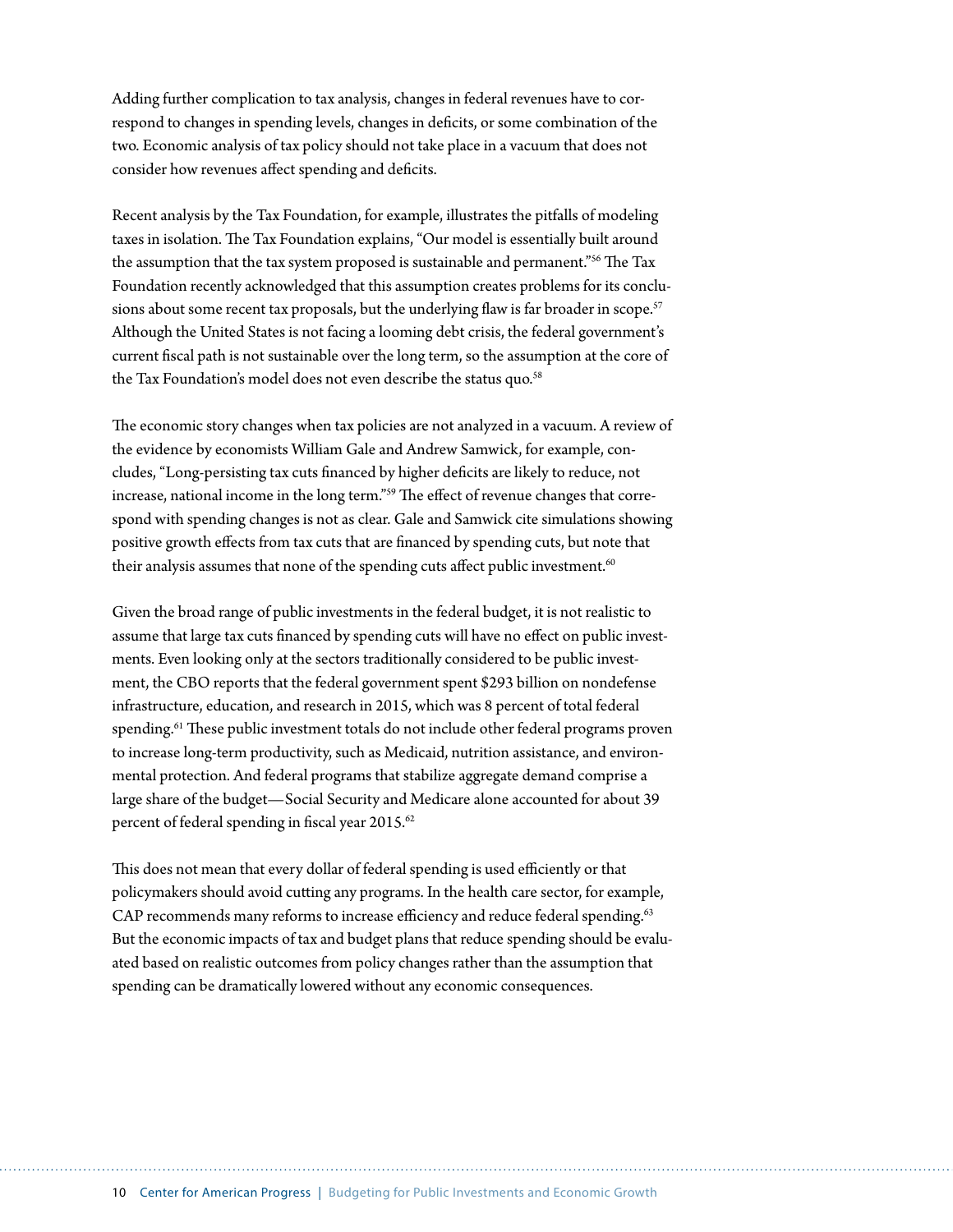### Reject dynamic scoring

The preceding three recommendations would make economic analysis more realistic, but they also show the inherent limitations of economic modeling. Better models would help inform policy choices regarding public investments, the federal budget, and economic growth, but dynamic scoring goes too far by expecting more than any economic model can possibly deliver. No set of mathematical formulas will ever fully reflect how public policy affects the economy. This is especially true for public investment.

Economic models will always carry an implicit bias against whatever programs do not fit into the model. Dynamic scoring brings this bias into budget scorekeeping, which is supposed to be a neutral process for measuring fiscal costs and benefits. Even if a model can accurately simulate the growth effects of some policies, using this model for cost estimates creates a bias against programs where the growth effects cannot be accurately simulated.

While the assumptions underlying economic models of tax policy are subject to considerable uncertainty, in many cases, simulating the effects of government spending in economic models may not even be possible. In the case of national defense, for example, it is hard to imagine how a model would simulate the effect that reducing U.S. naval presence might have on the security of global shipping and international trade. Or closer to home, the grocery industry recognizes the importance of effective food safety programs to maintain consumer confidence in its products, but this cannot necessarily be translated into a mathematical parameter that fits into an economic model.<sup>64</sup>

For the many different federal programs that might be considered public investments, a rigorous economic model would have to include impacts covering vastly different areas. This would require formulas and assumptions to simulate the effects of investments as varied as building a highway, providing college scholarships, curing a disease, feeding hungry children, or reducing pollution.

Furthermore, while some of the benefits from public investments are quantifiable for the purposes of a mathematical model of the economy—such as higher incomes other benefits are less easily quantified into simple economic terms, such as the benefit of a healthier population. The CBO's report presenting its dynamic score for legislation repealing the Affordable Care Act, or ACA, for example, does not include any economic impact due to the public health consequences of an additional 24 million Americans without health insurance.<sup>65</sup> The CBO report discusses the possible economic benefits of a healthier workforce but ultimately concludes that there is insufficient evidence to measure and include this effect in its model.<sup>66</sup> It should be noted, however, that the CBO still concludes that repealing the ACA would increase the deficit, regardless of whether dynamic scoring is used.<sup>67</sup>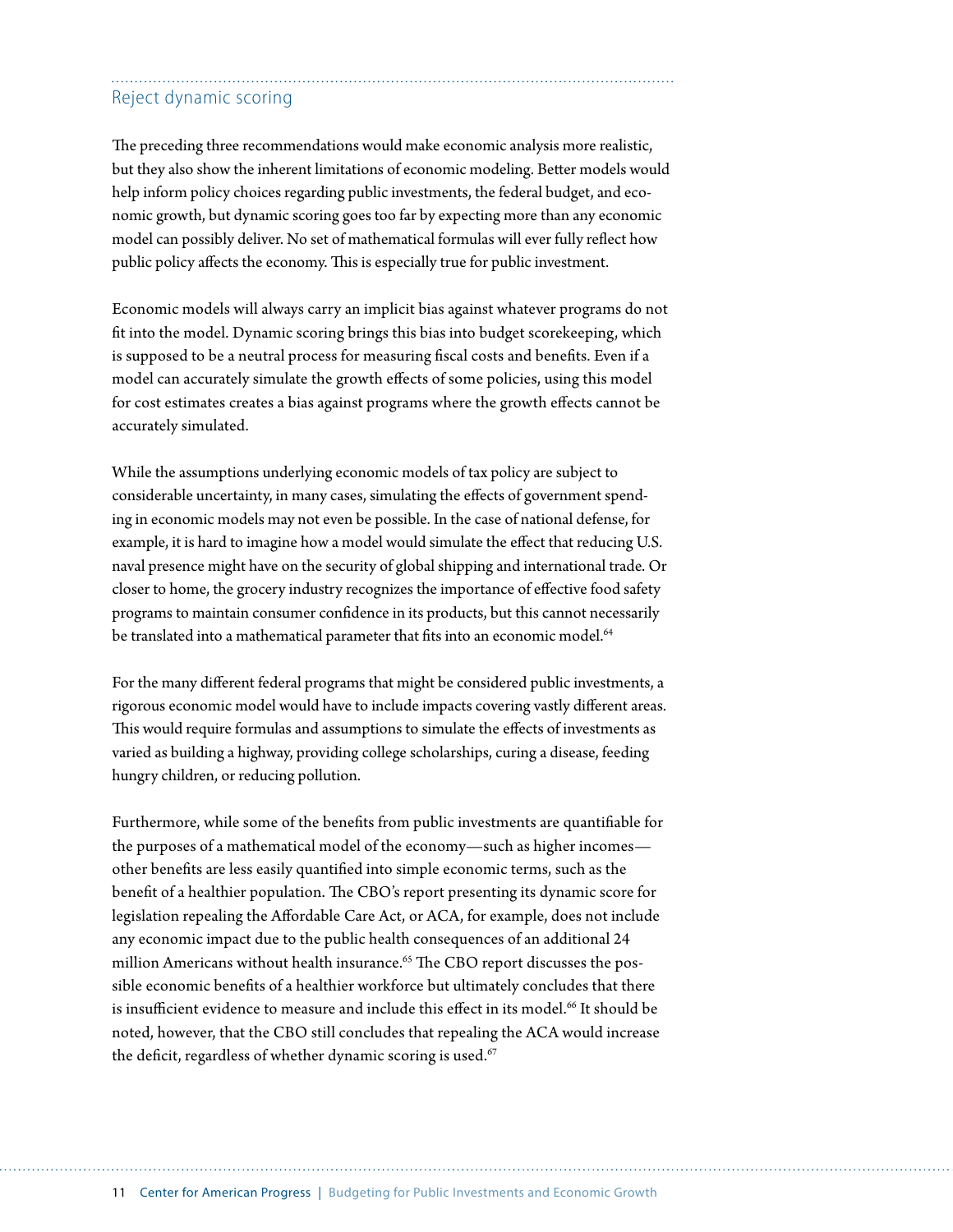A dynamic score might seek to avoid these complications by using an overall return on all public investments. As described above, however, this approach ignores actual outcomes from government programs and excludes economic benefits from programs not counted in the model's definition of public investment. Dynamic scoring also reflects the results of only one prediction for the path of demand in the economy, which means that it cannot reflect the range of possible outcomes from future recessions or secular stagnation. Finally, the single, precise result produced by dynamic scoring provides a false sense of accuracy that masks the highly uncertain assumptions that are required to produce any economic model.

That does not mean economic models have no use for understanding fiscal policy, but it does limit the conclusions that they can offer to policymakers. Dynamic scoring requires economic models to reach conclusions beyond their scope. Budget scorekeeping is supposed to be a neutral yardstick against which the fiscal costs or savings from various proposals can be measured and then weighed against other costs and benefits. When dynamic scoring reduces the fiscal cost of some policies by measuring their economic growth impacts, it creates a bias against other policies where there may be substantial economic benefits that cannot be simulated accurately in a model.

Congressional rules are not carved in stone, and the new dynamic scoring rule established by the FY 2016 congressional budget resolution only applies to the 114th Congress.68 The composition of the House of Representatives and the Senate will change in the next Congress. Each chamber can decide for itself whether to use a dynamic score for official scorekeeping purposes.

Instead of skewing budget analysis with dynamic scoring, lawmakers should consider a wider range of credible economic analysis when evaluating legislation. The conclusions from this economic analysis should be considered among the other costs and benefits that lawmakers weigh against the fiscal impacts of legislation. Official cost estimates should not include the highly disputed and uncertain conclusions that are required by dynamic scoring.

## Conclusion

Anyone can use the recommendations in this brief to question the assumptions made by economic models that estimate the effects of taxes and spending. For instance, does the model include public investments? What programs count as investments? Does the model use empirical studies, such as those evaluating Medicaid and antitrust enforcement, to simulate rates of return from public investment? What assumptions does the model make about aggregate demand? If the model is simulating a tax plan, does it also consider effects on spending and deficits? What alternative assumptions should the model consider to evaluate the full range of possible outcomes?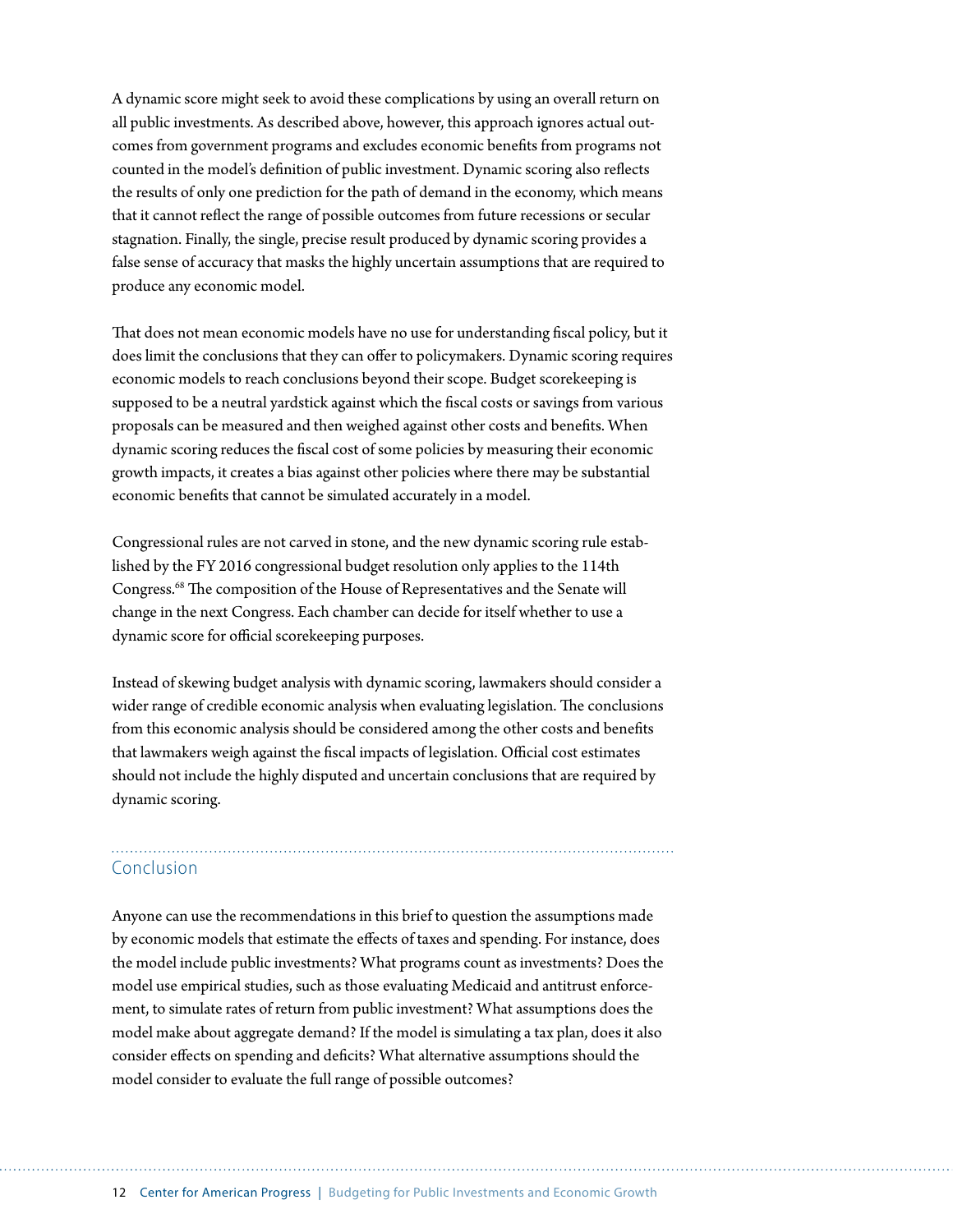Economic studies using empirical data demonstrate that a wide range of federal programs expand opportunity and include more Americans as full participants in the economy. Rather than making assumptions that set aside these findings, economic analysis should help policymakers and the general public understand how to better utilize public investments to raise wages, reduce inequality, promote full employment, and grow the economy.

#### *Harry Stein is the Director of Fiscal Policy at the Center for American Progress*.

*The author would like to thank former Economic Policy team intern Bence Borosi, whose initial research on public investment helped inform this brief. The author is also grateful for the insightful comments and suggestions from Jared Bernstein of the Center on Budget and Policy Priorities; William Gale of the Brookings Institution; and CAP's Christian E. Weller, Andy Green, Alexandra Thornton, Carmel Martin, and Marc Jarsulic. This brief was greatly improved as a result of their feedback, and any errors are the sole responsibility of the author.*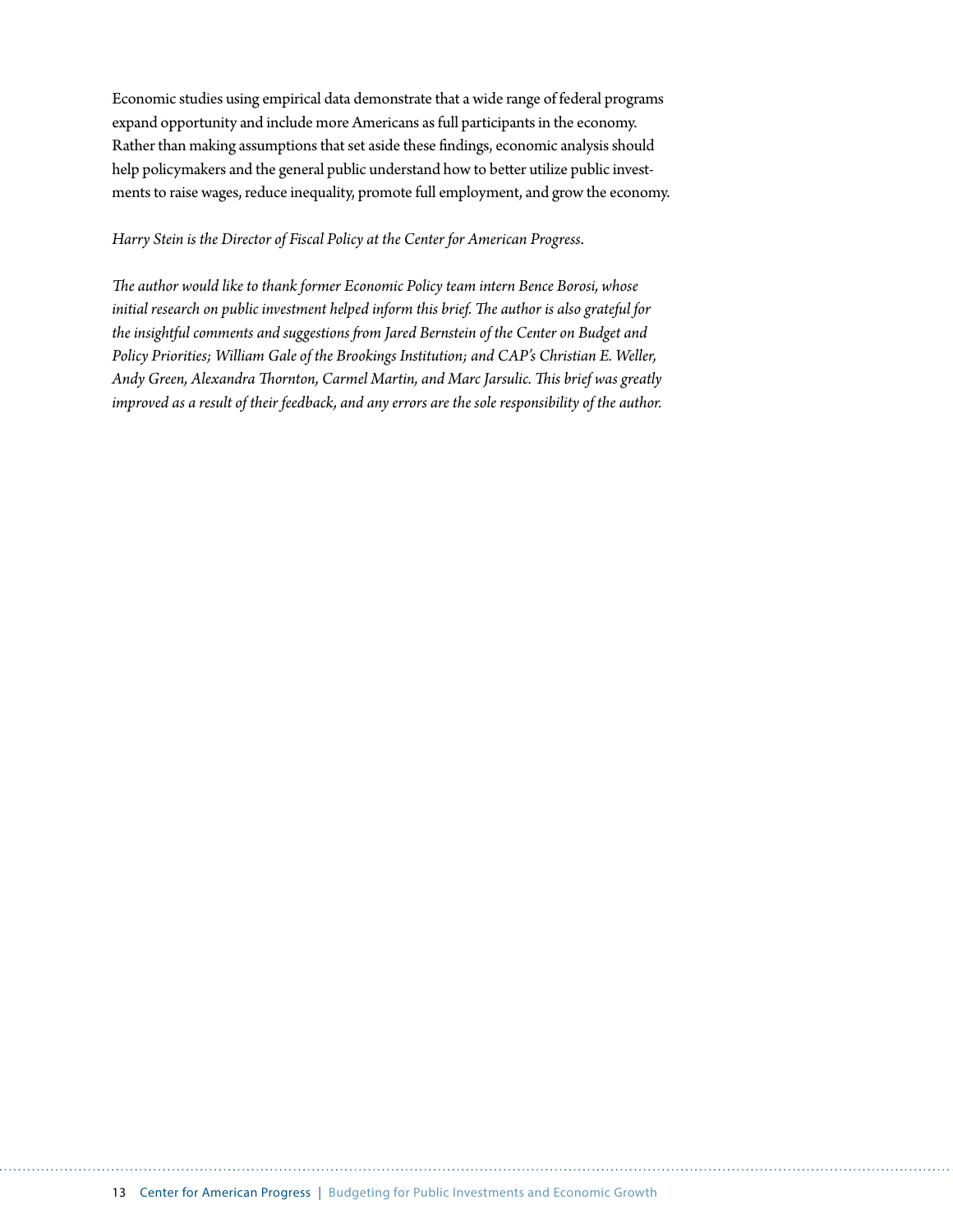#### Endnotes

1 Josh Bivens and Lawrence Mishel, "Understanding the Historic Divergence Between Productivity and a Typical Worker's Pay" (Washington: Economic Policy Institute, 2015), available at [http://www.epi.org/publication/understanding](http://www.epi.org/publication/understanding-the-historic-divergence-between-productivity-and-a-typical-workers-pay-why-it-matters-and-why-its-real/)[the-historic-divergence-between-productivity-and-a](http://www.epi.org/publication/understanding-the-historic-divergence-between-productivity-and-a-typical-workers-pay-why-it-matters-and-why-its-real/)[typical-workers-pay-why-it-matters-and-why-its-real/](http://www.epi.org/publication/understanding-the-historic-divergence-between-productivity-and-a-typical-workers-pay-why-it-matters-and-why-its-real/); Jared Bernstein, "The CBPP Full Employment Project: Overview (Washington: Center on Budget and Policy Priorities, 2014), available at [http://www.cbpp.org/sites/default/files/atoms/](http://www.cbpp.org/sites/default/files/atoms/files/4-2-14fe-bernstein.pdf) [files/4-2-14fe-bernstein.pdf.](http://www.cbpp.org/sites/default/files/atoms/files/4-2-14fe-bernstein.pdf)

2 Ibid.

- 3 Era Dabla-Norris and others, "Causes and Consequences of Income Inequality: A Global Perspective" (Washington: International Monetary Fund, 2015), available at [https://](https://www.imf.org/external/pubs/ft/sdn/2015/sdn1513.pdf) [www.imf.org/external/pubs/ft/sdn/2015/sdn1513.pdf.](https://www.imf.org/external/pubs/ft/sdn/2015/sdn1513.pdf)
- 4 Anna Chu, "Considerations in Dynamic Scoring and Macroeconomic Modeling: The Link Between Tax Cuts, Inequality, and Growth" (Washington: Center for American Progress, 2015), available at [https://cdn.americanprogress.org/wp](https://cdn.americanprogress.org/wp-content/uploads/2015/03/DynamicScoring-report-PDF2.pdf)[content/uploads/2015/03/DynamicScoring-report-PDF2.](https://cdn.americanprogress.org/wp-content/uploads/2015/03/DynamicScoring-report-PDF2.pdf) [pdf](https://cdn.americanprogress.org/wp-content/uploads/2015/03/DynamicScoring-report-PDF2.pdf); Tax Foundation Blog, "A Comparison of Presidential Tax Plans and Their Economic Effects," available at [http://](http://taxfoundation.org/blog/comparison-presidential-tax-plans-and-their-economic-effects) [taxfoundation.org/blog/comparison-presidential-tax-plans](http://taxfoundation.org/blog/comparison-presidential-tax-plans-and-their-economic-effects)[and-their-economic-effects](http://taxfoundation.org/blog/comparison-presidential-tax-plans-and-their-economic-effects) (last accessed July 2016).
- 5 Harry Stein and Alexandra Thornton, "Laying the Foundation for Inclusive Prosperity" (Washington: Center for American Progress, 2015), available at [http://www.pgpf.org/](http://www.pgpf.org/sites/default/files/05122015_solutionsinitiative3_cap.pdf) [sites/default/files/05122015\\_solutionsinitiative3\\_cap.pdf](http://www.pgpf.org/sites/default/files/05122015_solutionsinitiative3_cap.pdf).
- 6 Congressional Budget Office, "The Macroeconomic and Budgetary Effects of Federal Investment" (2016), available at [https://www.cbo.gov/sites/default/files/114th](https://www.cbo.gov/sites/default/files/114th-congress-2015-2016/reports/51628-Federal_Investment.pdf)[congress-2015-2016/reports/51628-Federal\\_Investment.pdf;](https://www.cbo.gov/sites/default/files/114th-congress-2015-2016/reports/51628-Federal_Investment.pdf) Office of Management and Budget, *Analytical Perspectives, Budget of the U.S. Government, Fiscal Year 2017* (Executive Office of the President, 2016), available at [https://www.whitehouse.](https://www.whitehouse.gov/sites/default/files/omb/budget/fy2017/assets/spec.pdf) [gov/sites/default/files/omb/budget/fy2017/assets/spec.pdf.](https://www.whitehouse.gov/sites/default/files/omb/budget/fy2017/assets/spec.pdf)
- 7 Office of Management and Budget, *Analytical Perspectives, Budget of the United States Government, Fiscal Year 2017*.

#### 8 Ibid.

- 9 Congressional Budget Office, "The Macroeconomic and Budgetary Effects of Federal Investment"; Office of Management and Budget, *Analytical Perspectives, Budget of the United States Government, Fiscal Year 2017*.
- 10 Abdul Abiad, David Furceri, and Petia Topalova, "Is It Time For an Infrastructure Push? The Macroeconomic Effects of Public Investment." In International Monetary Fund, *World Economic Outlook: Legacies, Clouds, Uncertainties* (2014), available at [http://www.imf.org/external/pubs/ft/](http://www.imf.org/external/pubs/ft/weo/2014/02/pdf/c3.pdf) [weo/2014/02/pdf/c3.pdf](http://www.imf.org/external/pubs/ft/weo/2014/02/pdf/c3.pdf).
- 11 National Economic Council and President's Council of Economic Advisers, *An Economic Analysis of Transportation Infrastructure Investment* (Executive Office of the President, 2014), available at [https://www.whitehouse.gov/sites/default/files/](https://www.whitehouse.gov/sites/default/files/docs/economic_analysis_of_transportation_investments.pdf) [docs/economic\\_analysis\\_of\\_transportation\\_investments.pdf](https://www.whitehouse.gov/sites/default/files/docs/economic_analysis_of_transportation_investments.pdf).
- 12 Robert Lynch and Kavya Vaghul, "The Benefits and Costs of Investing in Early Childhood Education" (Washington: Washington Center for Equitable Growth, 2015), available at [http://equitablegrowth.org/report/the-benefits-and-costs](http://equitablegrowth.org/report/the-benefits-and-costs-of-investing-in-early-childhood-education/)[of-investing-in-early-childhood-education/](http://equitablegrowth.org/report/the-benefits-and-costs-of-investing-in-early-childhood-education/).
- 13 Philip A. Troster, "High Returns: Public Investment in Higher Education" (Boston: Federal Reserve Bank of Boston, 2008), available at [https://www.bostonfed.org/commdev/c&b/2008/](https://www.bostonfed.org/commdev/c&b/2008/spring/Trostel_invest_in_higher_ed.pdf) [spring/Trostel\\_invest\\_in\\_higher\\_ed.pdf;](https://www.bostonfed.org/commdev/c&b/2008/spring/Trostel_invest_in_higher_ed.pdf) Dana Mitra, "Pennsylvania's Best Investment: The Social and Economic Benefits of Public Education" (Philadelphia: Education Law Center, 2011), available at [http://www.elc-pa.org/wp-content/up](http://www.elc-pa.org/wp-content/uploads/2011/06/BestInvestment_Full_Report_6.27.11.pdf)[loads/2011/06/BestInvestment\\_Full\\_Report\\_6.27.11.pdf](http://www.elc-pa.org/wp-content/uploads/2011/06/BestInvestment_Full_Report_6.27.11.pdf).
- 14 Michael J. Boskin and Lawrence J. Lau, "Generalized Solow-Neutral Technical Progress and Postwar Economic Growth." Working Paper 8023 (National Bureau of Economic Research, 2000), available at [http://www.nber.org/papers/w8023.](http://www.nber.org/papers/w8023)
- 15 David Hart, "On the Origins of Google," National Science Foundation, August 17, 2004, available at [http://www.nsf.](http://www.nsf.gov/discoveries/disc_summ.jsp?cntn_id=100660) [gov/discoveries/disc\\_summ.jsp?cntn\\_id=100660](http://www.nsf.gov/discoveries/disc_summ.jsp?cntn_id=100660).
- 16 Fred Block and Matthew R. Keller, "Where Do Innovations Come From? Transformations in the U.S. National Innovation System, 1970-2006" (Washington: Information Technology and Innovation Foundation, 2008), available at [http://www.](http://www.itif.org/files/Where_do_innovations_come_from.pdf) [itif.org/files/Where\\_do\\_innovations\\_come\\_from.pdf](http://www.itif.org/files/Where_do_innovations_come_from.pdf).
- 17 Harry Stein and Brendan V. Duke, "House Budget Cuts Would Weaken the Economy for Future Generations" (Washington: Center for American Progress, 2016), available at [https://www.americanprogress.org/issues/economy/](https://www.americanprogress.org/issues/economy/report/2016/04/14/135661/house-budget-cuts-would-weaken-the-economy-for-future-generations/) [report/2016/04/14/135661/house-budget-cuts-would](https://www.americanprogress.org/issues/economy/report/2016/04/14/135661/house-budget-cuts-would-weaken-the-economy-for-future-generations/)[weaken-the-economy-for-future-generations/.](https://www.americanprogress.org/issues/economy/report/2016/04/14/135661/house-budget-cuts-would-weaken-the-economy-for-future-generations/)

18 Ibid.

- 19 David W. Brown, Amanda E. Kowalski, and Ithai Z. Lurie, "Medicaid as an Investment in Children: What is the Long-Term Impact on Tax Receipts?" Working Paper 20835 (National Bureau of Economic Research, 2015), available at [http://www.nber.org/papers/w20835.](http://www.nber.org/papers/w20835)
- 20 Adam Isen, Maya Rossin-Slater, and W. Reed Walker, "Every Breath You Take - Every Dollar You'll Make: The Long-Term Consequences of the Clean Air Act of 1970." Working Paper 19858 (National Bureau of Economic Research, 2014), available at [http://www.nber.org/papers/w19858;](http://www.nber.org/papers/w19858) Hilary W. Hoynes, Diane Whitmore Schanzenbach, and Douglas Almond, "Long-Run Impacts of Childhood Access to the Safety Net," *American Economic Review* 106 (4) (2016): 903–934, available at [https://](https://www.aeaweb.org/articles?id=10.1257/aer.20130375) [www.aeaweb.org/articles?id=10.1257/aer.20130375](https://www.aeaweb.org/articles?id=10.1257/aer.20130375).
- 21 Hilary Hoynes, Doug Miller, and David Simon, "Income, the Earned Income Tax Credit, and Infant Health," *American Economic Journal: Economic Policy* 7 (1) (2015): 172–211, available at [https://gspp.berkeley.edu/assets/uploads/](https://gspp.berkeley.edu/assets/uploads/research/pdf/Hoynes-Miller-Simon-AEJPolicy-Feb-2015.pdf) [research/pdf/Hoynes-Miller-Simon-AEJPolicy-Feb-2015.](https://gspp.berkeley.edu/assets/uploads/research/pdf/Hoynes-Miller-Simon-AEJPolicy-Feb-2015.pdf) [pdf;](https://gspp.berkeley.edu/assets/uploads/research/pdf/Hoynes-Miller-Simon-AEJPolicy-Feb-2015.pdf) Raj Chetty, John N. Friedman, and Jonah Rockoff, "New Evidence on the Long-Term Impacts of Tax Credits" (Washington: Internal Revenue Service, 2011), available at [https://](https://www.irs.gov/pub/irs-soi/11rpchettyfriedmanrockoff.pdf) [www.irs.gov/pub/irs-soi/11rpchettyfriedmanrockoff.pdf.](https://www.irs.gov/pub/irs-soi/11rpchettyfriedmanrockoff.pdf)
- 22 Ammar Farooq and Adriana Kugler, "Beyond Job Lock: Impacts of Public Health Insurance on Occupational and Industrial Mobility." Working Paper 22118 (National Bureau of Economic Research, 2016), available at [http://www.nber.](http://www.nber.org/papers/w22118.pdf) [org/papers/w22118.pdf](http://www.nber.org/papers/w22118.pdf).
- 23 Federico Cingano, "Trends in Income Inequality and its Impact on Economic Growth" (Paris: Organisation for Economic Co-operation and Development, 2014), available at [http://](http://www.oecd-ilibrary.org/social-issues-migration-health/trends-in-income-inequality-and-its-impact-on-economic-growth_5jxrjncwxv6j-en) [www.oecd-ilibrary.org/social-issues-migration-health/](http://www.oecd-ilibrary.org/social-issues-migration-health/trends-in-income-inequality-and-its-impact-on-economic-growth_5jxrjncwxv6j-en) [trends-in-income-inequality-and-its-impact-on-economic](http://www.oecd-ilibrary.org/social-issues-migration-health/trends-in-income-inequality-and-its-impact-on-economic-growth_5jxrjncwxv6j-en)[growth\\_5jxrjncwxv6j-en](http://www.oecd-ilibrary.org/social-issues-migration-health/trends-in-income-inequality-and-its-impact-on-economic-growth_5jxrjncwxv6j-en).

24 Ibid.

- 25 Niels Petersen, "Antitrust Law and the Promotion of Democ-racy and Economic Growth" (Bonn, Germany: Max Planck Institute for Research on Collective Goods, 2011), available at [https://www.coll.mpg.de/pdf\\_dat/2011\\_03online.pdf.](https://www.coll.mpg.de/pdf_dat/2011_03online.pdf)
- 26 Graciela L. Kaminsky and Carmen M. Reinhart, "The Twin Crises: The Causes of Banking and Balance-Of-Payments Problems," *American Economic Review* 89 (3) (1999): 473–500, available at [https://www.aeaweb.org/articles?id=10.1257/](https://www.aeaweb.org/articles?id=10.1257/aer.89.3.473) [aer.89.3.473](https://www.aeaweb.org/articles?id=10.1257/aer.89.3.473); Carmen M. Reinhart and Kenneth S. Rogoff, "Is the 2007 US Sub-prime Financial Crisis So Different? An International Historical Comparison," *American Economic Review* 98 (2) (2008): 339–344, available at [https://www.](https://www.aeaweb.org/articles?id=10.1257/aer.98.2.339) [aeaweb.org/articles?id=10.1257/aer.98.2.339](https://www.aeaweb.org/articles?id=10.1257/aer.98.2.339).
- 27 Michael Hiltzik, "The foolproof way to achieve deregulation: Cut the budget," *Los Angeles Times*, January 14, 2014, available at [http://articles.latimes.com/2014/jan/14/business/](http://articles.latimes.com/2014/jan/14/business/la-fi-mh-deregulation-20140114) [la-fi-mh-deregulation-20140114](http://articles.latimes.com/2014/jan/14/business/la-fi-mh-deregulation-20140114).
- 28 Ben S. Bernanke, "Causes of the Recent Financial and Economic Crisis," Testimony before the Financial Crisis Inquiry Commission, September 2, 2010, available at [https://](https://www.federalreserve.gov/newsevents/testimony/bernanke20100902a.htm) [www.federalreserve.gov/newsevents/testimony/bernan](https://www.federalreserve.gov/newsevents/testimony/bernanke20100902a.htm)[ke20100902a.htm](https://www.federalreserve.gov/newsevents/testimony/bernanke20100902a.htm).